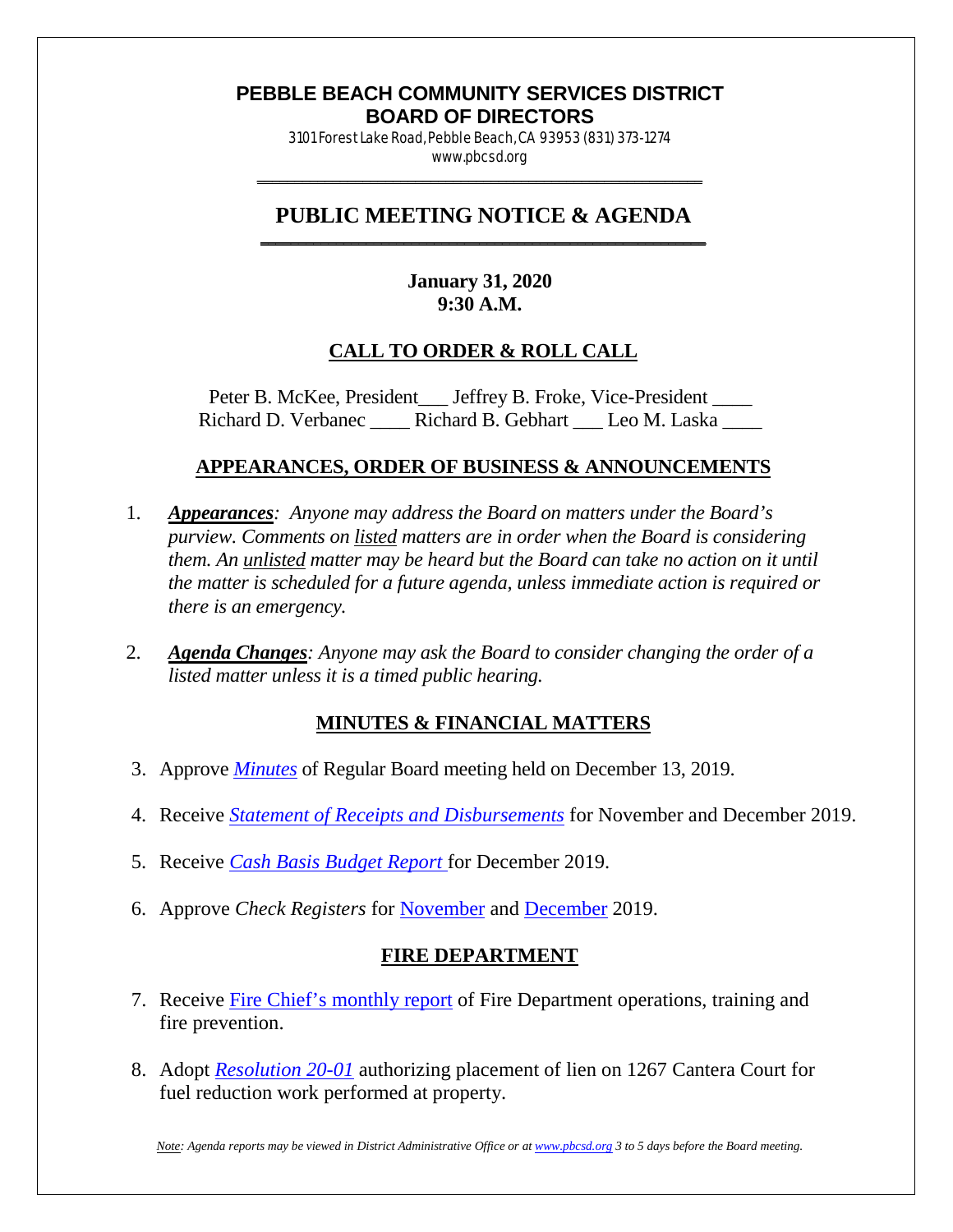- 9. Authorize [two-year contract for prescribing physician](http://pbcsd.org/wp-content/uploads/pbcsd/meetings/board/2020/2020-01-31/09-Authorize-Two-year-Contract-for-presscribing-physician-ALS-Paramedic-Program.pdf) of Advanced Life Support (ALS) paramedic program.
- 10. Review [two-year extension of Paramedic Provider Agreement](http://pbcsd.org/wp-content/uploads/pbcsd/meetings/board/2020/2020-01-31/10-Two-year-Extension-of-Paramedic-Provider-Agreement-with-Monterey-County.pdf) with Monterey County.

# **MAINTENANCE, ENGINEERING & CONSTRUCTION**

- 11. Receive [monthly utilities operations and maintenance report](http://pbcsd.org/wp-content/uploads/pbcsd/meetings/board/2020/2020-01-31/11-Operations-Maintenance-Report.pdf) for wastewater collection, treatment and disposal and recycled water distribution systems.
- 12. Receive status report regarding active [PBCSD capital improvement projects.](http://pbcsd.org/wp-content/uploads/pbcsd/meetings/board/2020/2020-01-31/12-Status-Of-Capital-Improvement-Projects.pdf)
- 13. Adopt *[Resolution 20-02](http://pbcsd.org/wp-content/uploads/pbcsd/meetings/board/2020/2020-01-31/13-Resolution-20-02-Reclamation-Storage-Tank-Rehabilitation-Project.pdf)* approving Amendments No. 1 and 2 to Project Assignment No.40 with E2 Consulting Engineers for Reclamation Storage Tank Rehabilitation Project.
- 14. Receive Carmel Area Wastewater District reports and information concerning matters of mutual interest to PBCSD and CAWD:
	- A. Receive reports from Directors Gebhart and Froke on CAWD Board of Directors meetings on Thursday, [December 19, 2019](http://pbcsd.org/wp-content/uploads/pbcsd/meetings/board/2020/2020-01-31/14a-CAWD-Regular-Board-Meeting-Agenda-Reports-for-December-2019.pdf) and [January 30,](http://pbcsd.org/wp-content/uploads/pbcsd/meetings/board/2020/2020-01-31/14b-CAWD-Regular-Board-Meeting-Agenda-Reports-for-January-2020.pdf) 2020.
	- B. Assign Director Laska to attend CAWD Board of Directors meetings scheduled for Thursday, February 27, 2020 at 3945 Rio Rd., Carmel.

# **SOLID WASTE MANAGEMENT**

15. Receive report regarding [Monterey Regional Waste Management District](http://pbcsd.org/wp-content/uploads/pbcsd/meetings/board/2020/2020-01-31/15-MRWMD-Board-Meeting-Agenda-and-GM-Report.pdf) (MRWMD) Board meeting held on January 24, 2020.

### **LAW ENFORCEMENT**

16. Receive [Law Enforcement Program Status Report](http://pbcsd.org/wp-content/uploads/pbcsd/meetings/board/2020/2020-01-31/16-Law-Enforcement-Program-Status-Report-for-Quarter-Ending-December-31-2019.pdf) for quarter ending December 31, 2019

# **GENERAL GOVERNMENT**

- 17. Receive report on January 21, 2020 meeting of the [Special Districts Association of](http://pbcsd.org/wp-content/uploads/pbcsd/meetings/board/2020/2020-01-31/17-Special-Districts-Association-Monterey-County-Meeting.pdf) [Monterey County.](http://pbcsd.org/wp-content/uploads/pbcsd/meetings/board/2020/2020-01-31/17-Special-Districts-Association-Monterey-County-Meeting.pdf)
- 18. Receive report on District [unfunded liability](http://pbcsd.org/wp-content/uploads/pbcsd/meetings/board/2020/2020-01-31/18-Calpers-Unfunded-Liability.pdf) for California Public Employee's Retirement System (CalPERS).
- 19. Consider and approve [2020 assignments for PBCSD Board of Directors.](http://pbcsd.org/wp-content/uploads/pbcsd/meetings/board/2020/2020-01-31/19-2020-Assignments-For-PBCSD-Directors.pdf)

*Note: Agenda reports may be viewed in District Administrative Office or a[t www.pbcsd.org](http://www.pbcsd.org/) 3 to 5 days before the Board meeting.*